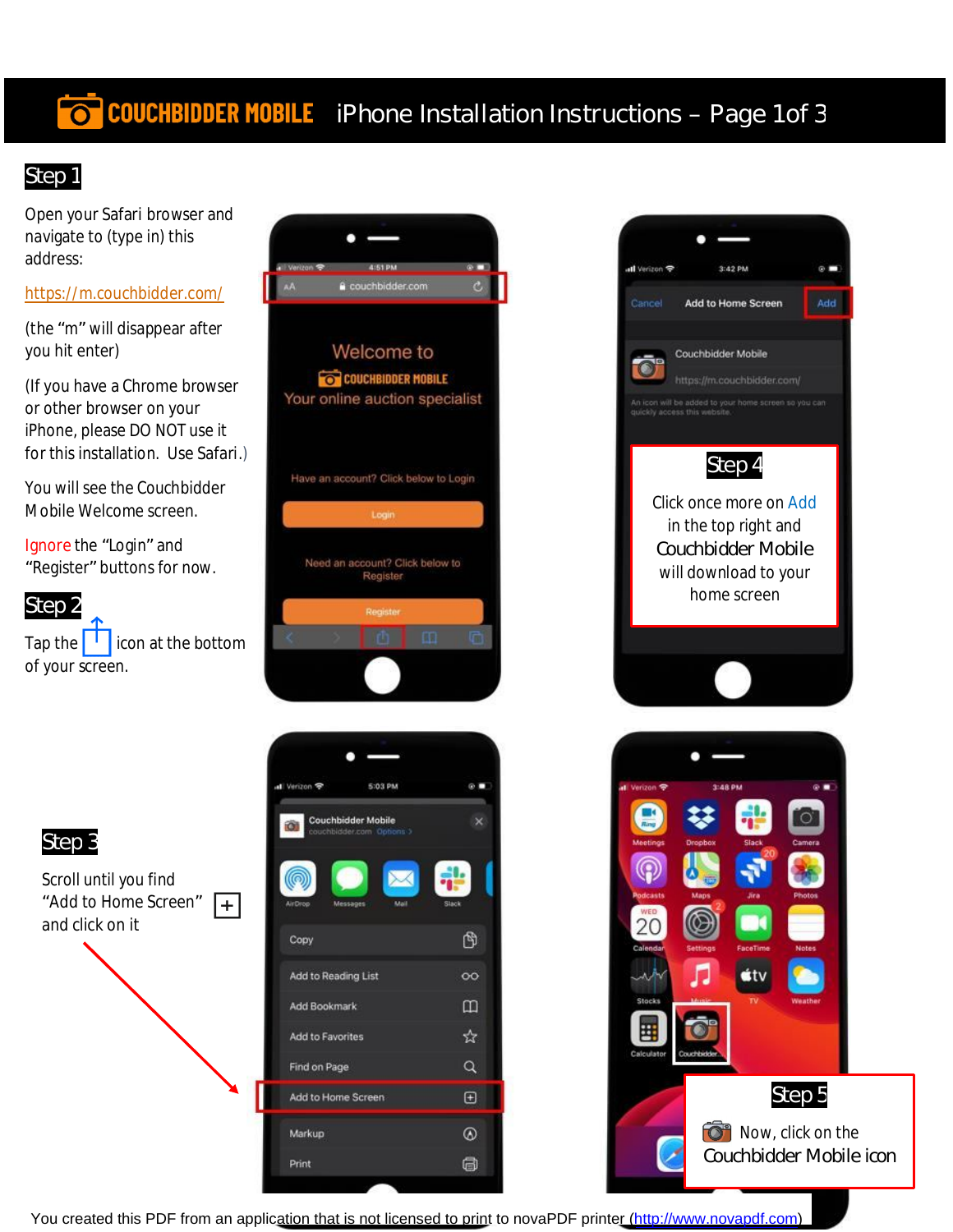## **COUCHBIDDER MOBILE** iPhone Installation Instructions - Page 2 of 3



#### Step 7b

When you receive this message, please check your email and click on the link to confirm your registration and login to the app.



stration successful. Check your email for a link you will need to visit to confirm<br>your registration, and login.



#### Step 7a

Step 6

"Login")

Click on Register

(Note, if you have previously registered, you may jump ahead to

Enter name, valid email address and password.

Passwords must be 8 characters long and contain at least one number, one uppercase letter and one lowercase letter.



To register, enter an email address, and a<br>password (twice), and click Register. You<br>will receive an email to confirm your<br>account, after which you will be able to<br>login.

## Fullname



## Step 8

Locate the registration email from Couchbidder Mobile Support. Note, you may need to check your junk email folder. Open the email and click on the link to complete the registration process.



You created this PDF from an application that is not licensed to print to novaPDF printer ([http://www.novapdf.com\)](http://www.novapdf.com/)